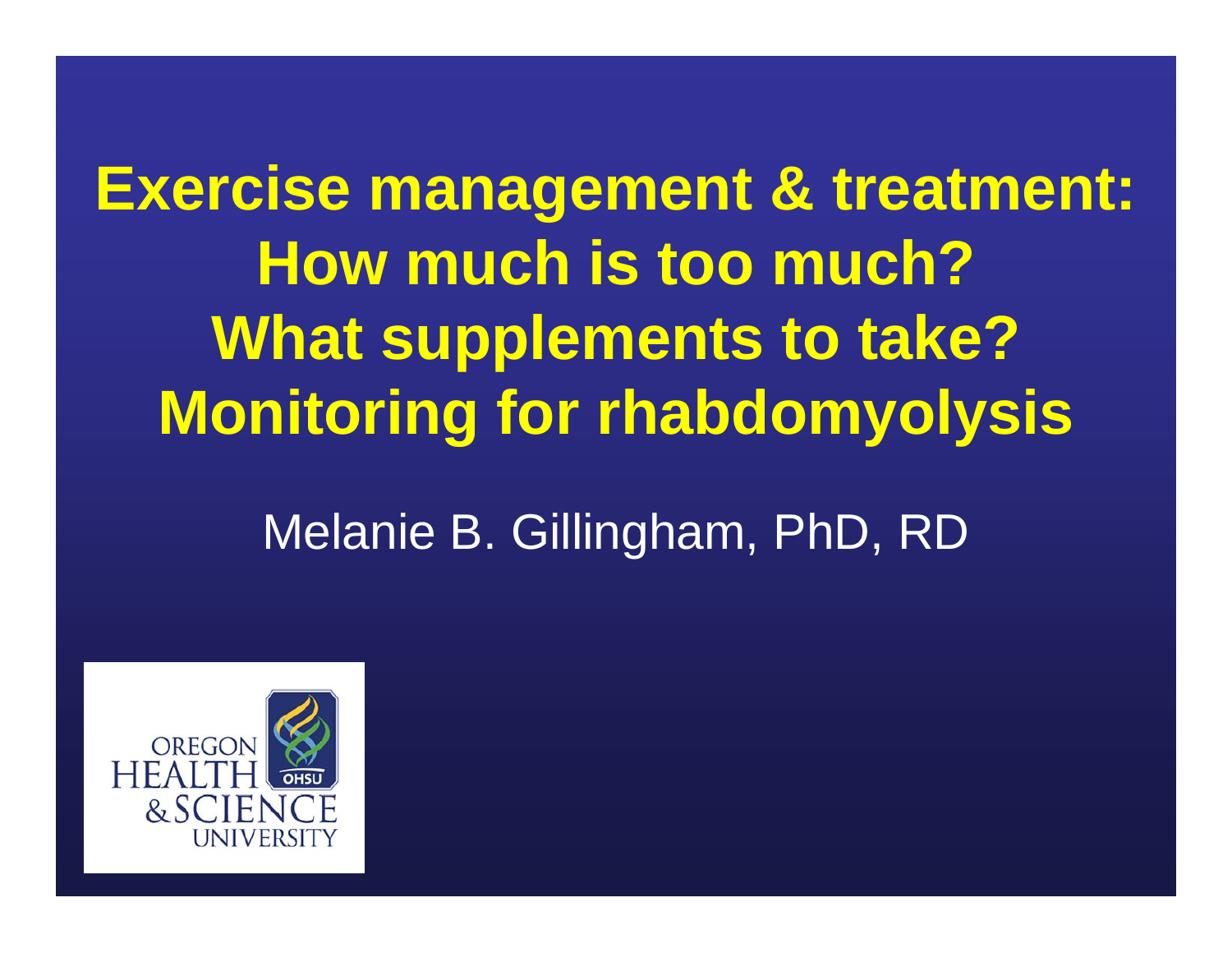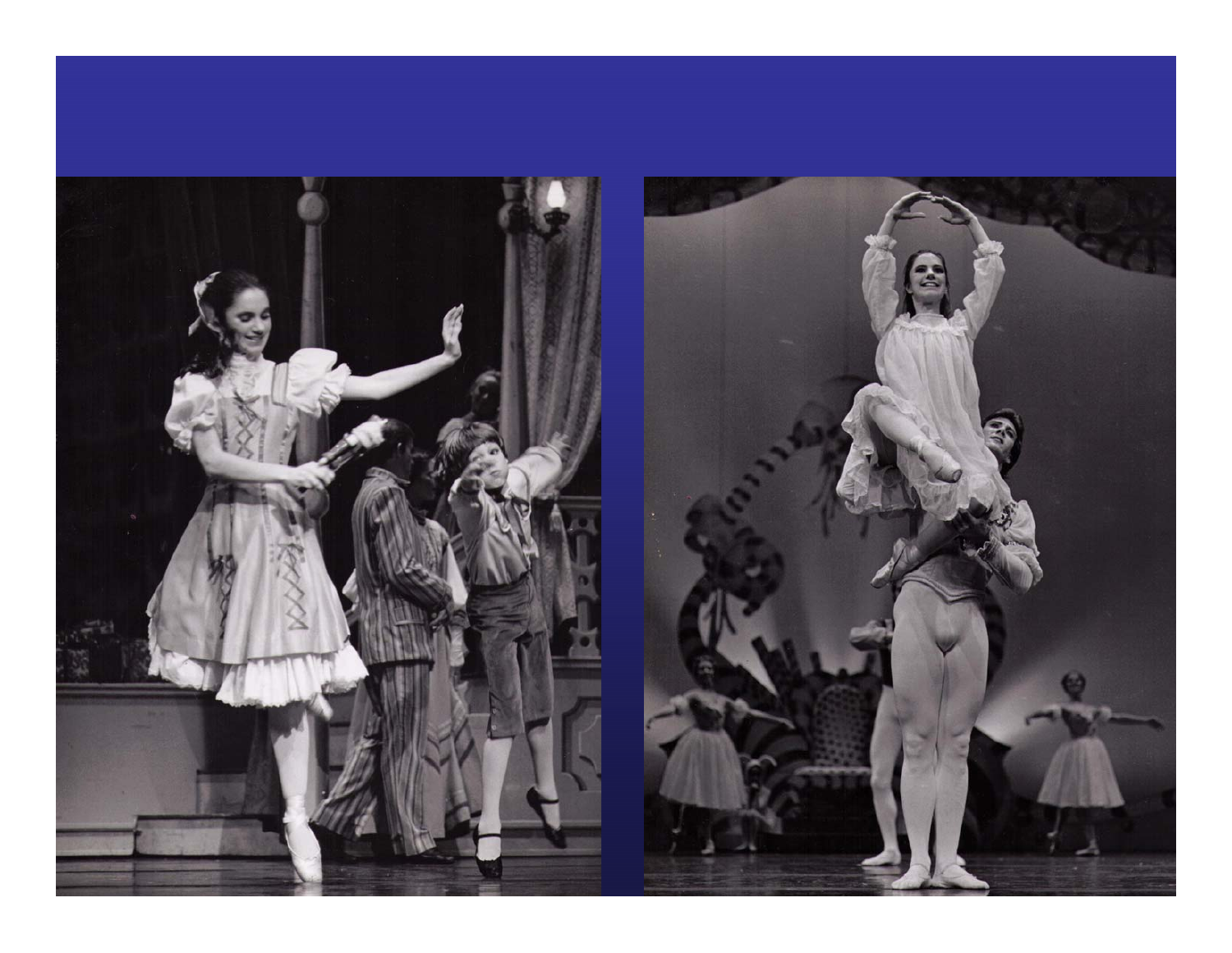## FAO during exercise



- Skeletal muscle prefers to burn fat for energy
- Cardiac muscle is especially dependent on energy from FAO
- Amount of fat burned during exercise depends on the intensity of the exercise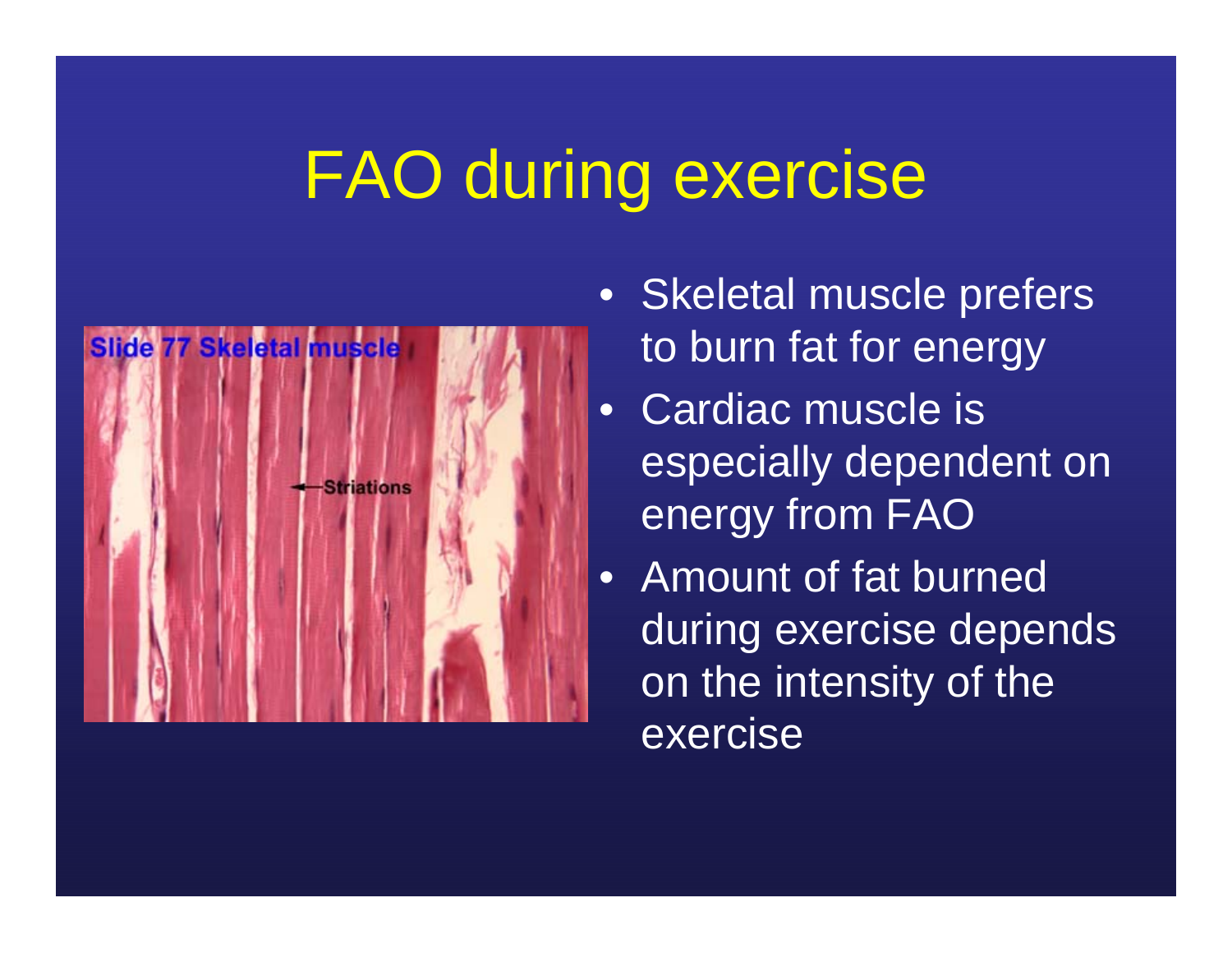## Muscle Fuels

- Muscle ATP
- **Muscle Creatine phosphate**
- Muscle glycogen
- **Nuscle triglycerides**
- Blood glucose **Plasma free fatty acids**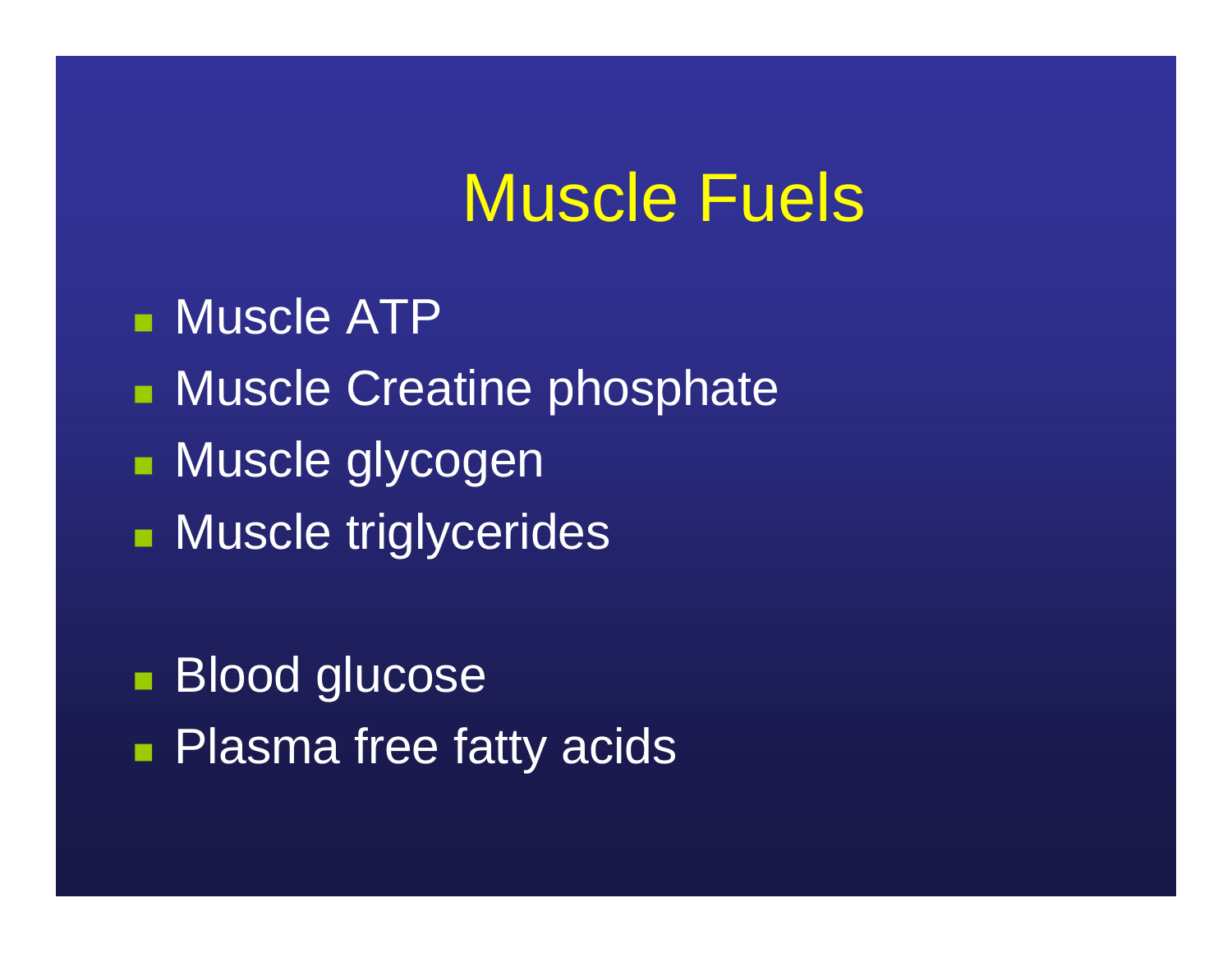#### Exercise Intensity & FAO



 $\bullet$  Fatty acids can provide 50% or more of muscle energy during low or moderate exercise.

Romijn et al AJP 265:E380-391, 1993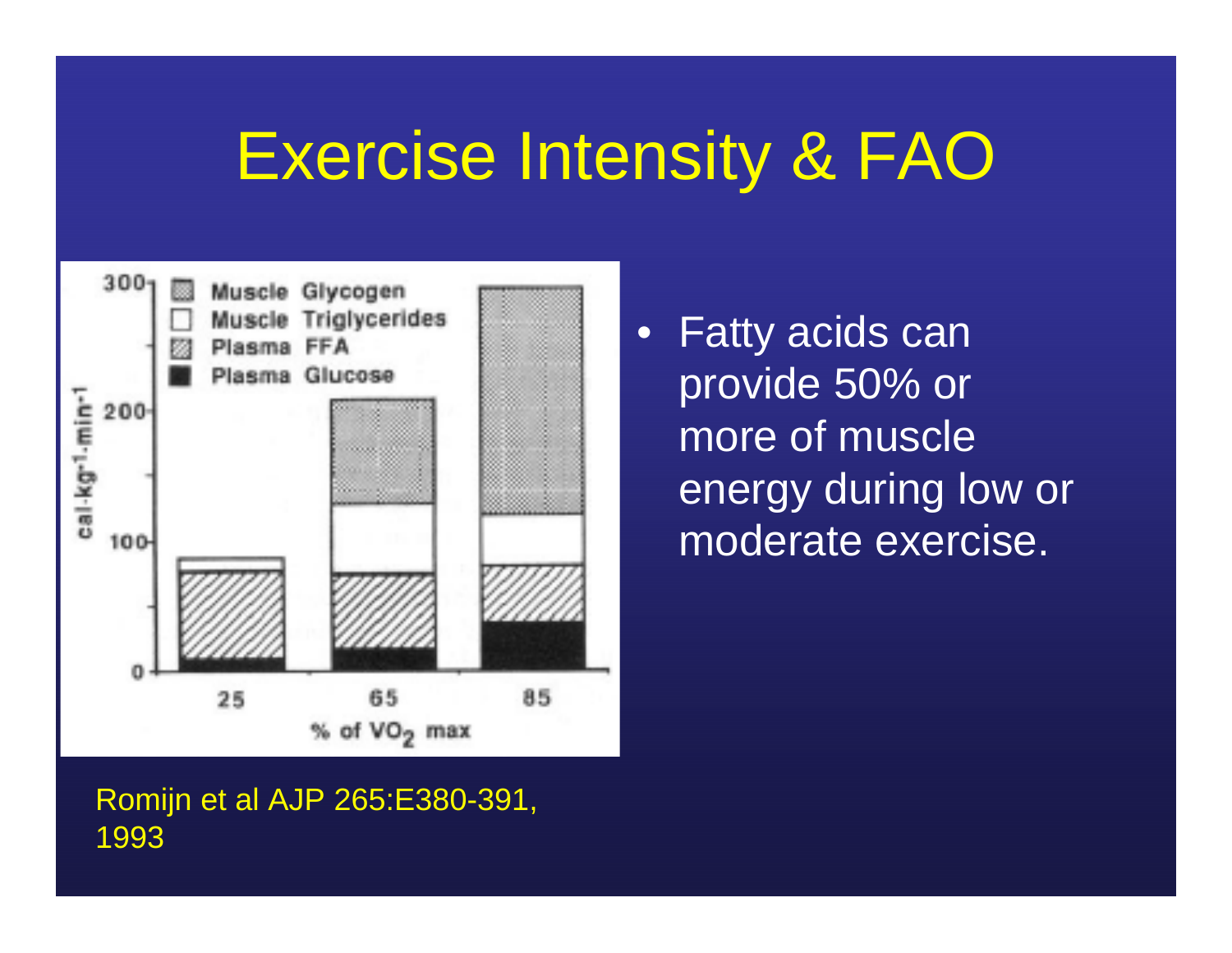## Long-chain FAO Pathway

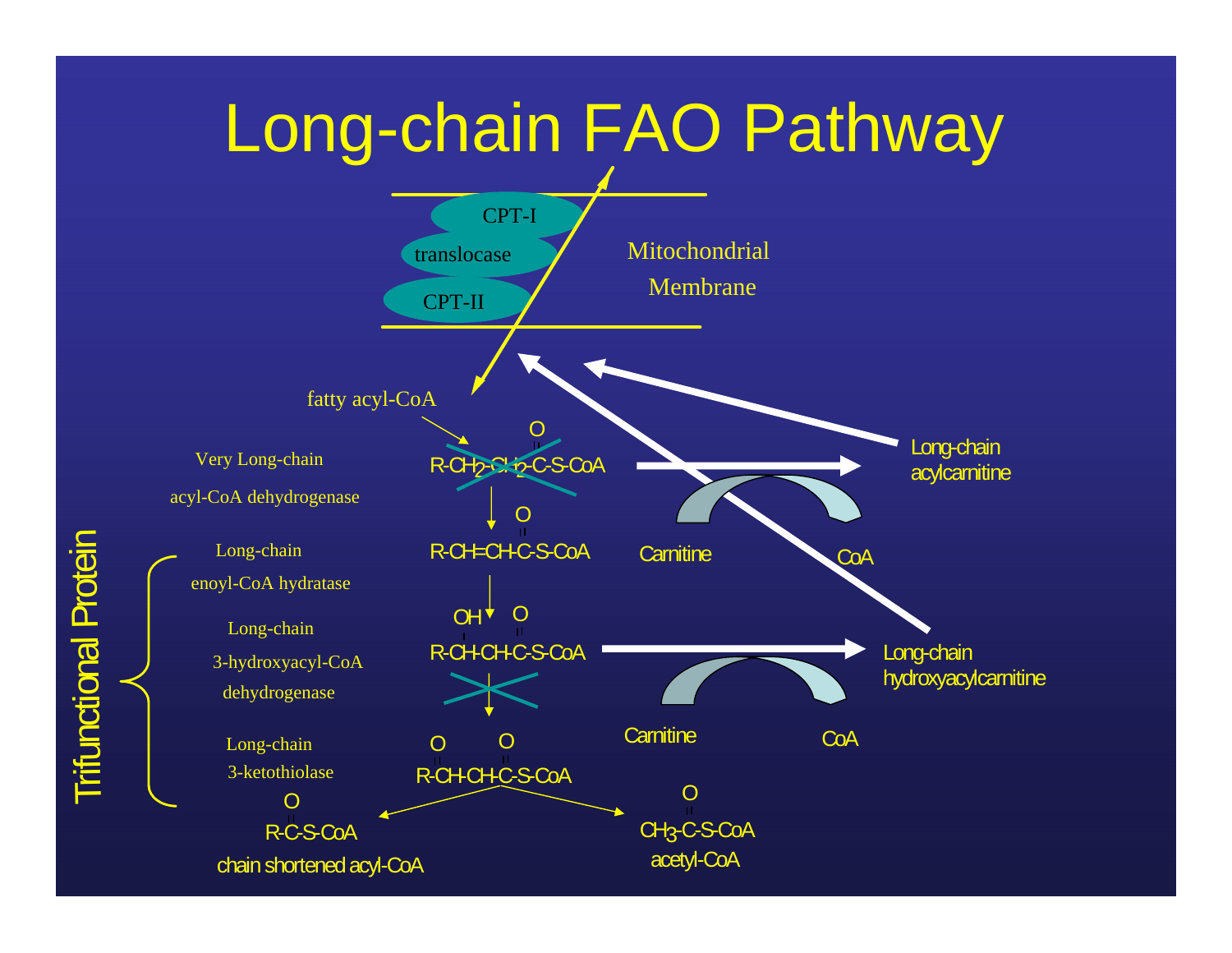#### Rhabdomyolysis & FAO disorders

- Rhabdomyolysis can be a common complication associated with bouts of exercise in FAO disorders
- The exact cause of rhabdomyolysis is unknown.
	- Lack of energy?
	- Toxic effects of metabolites?
- Could supplements prior to exercise prevent rhabdomyolysis?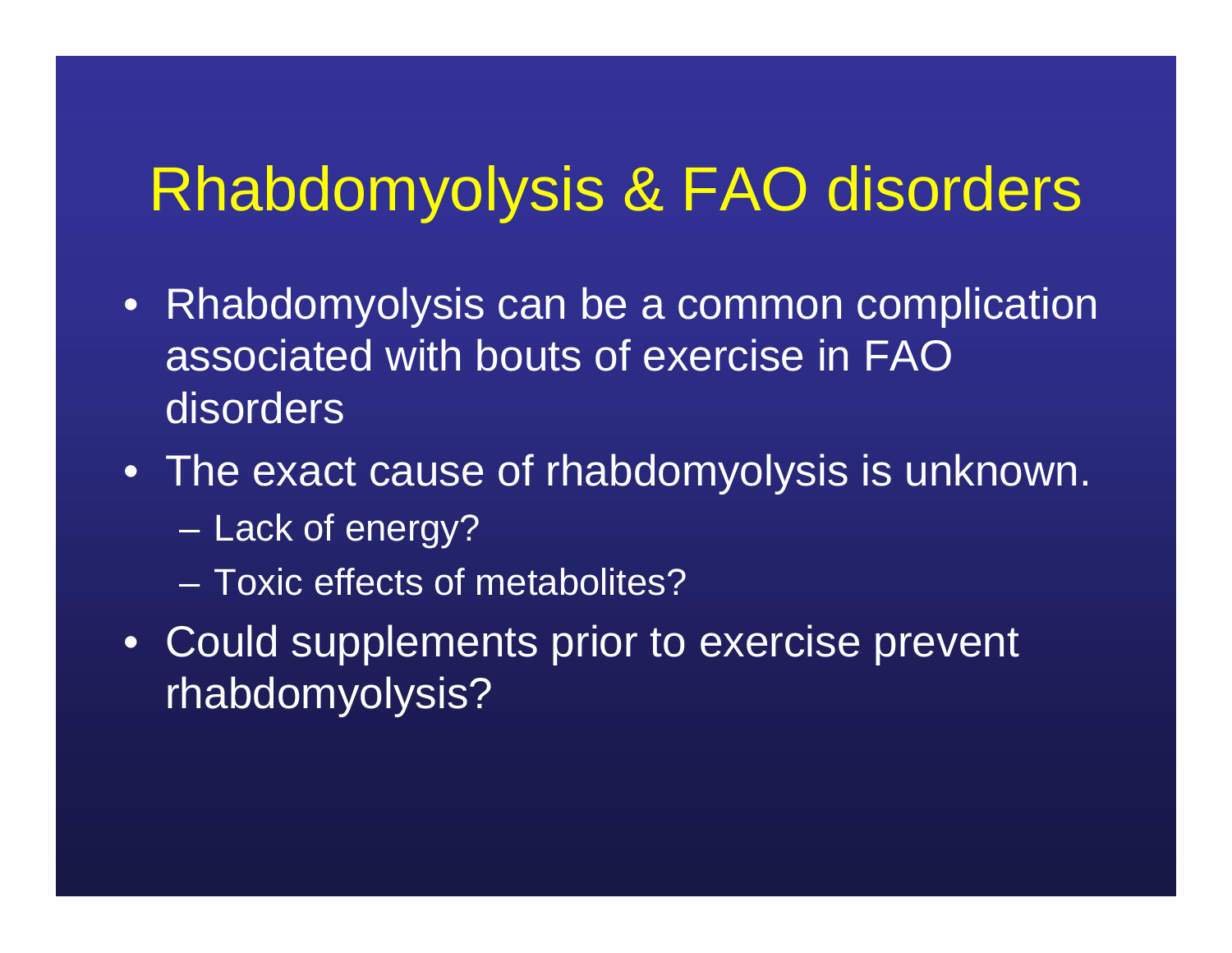## Exercise Supplements

- MCT for long-chain disorders
- Glucose & fluids
- Coenzyme Q10
- Antioxidants for oxidative stress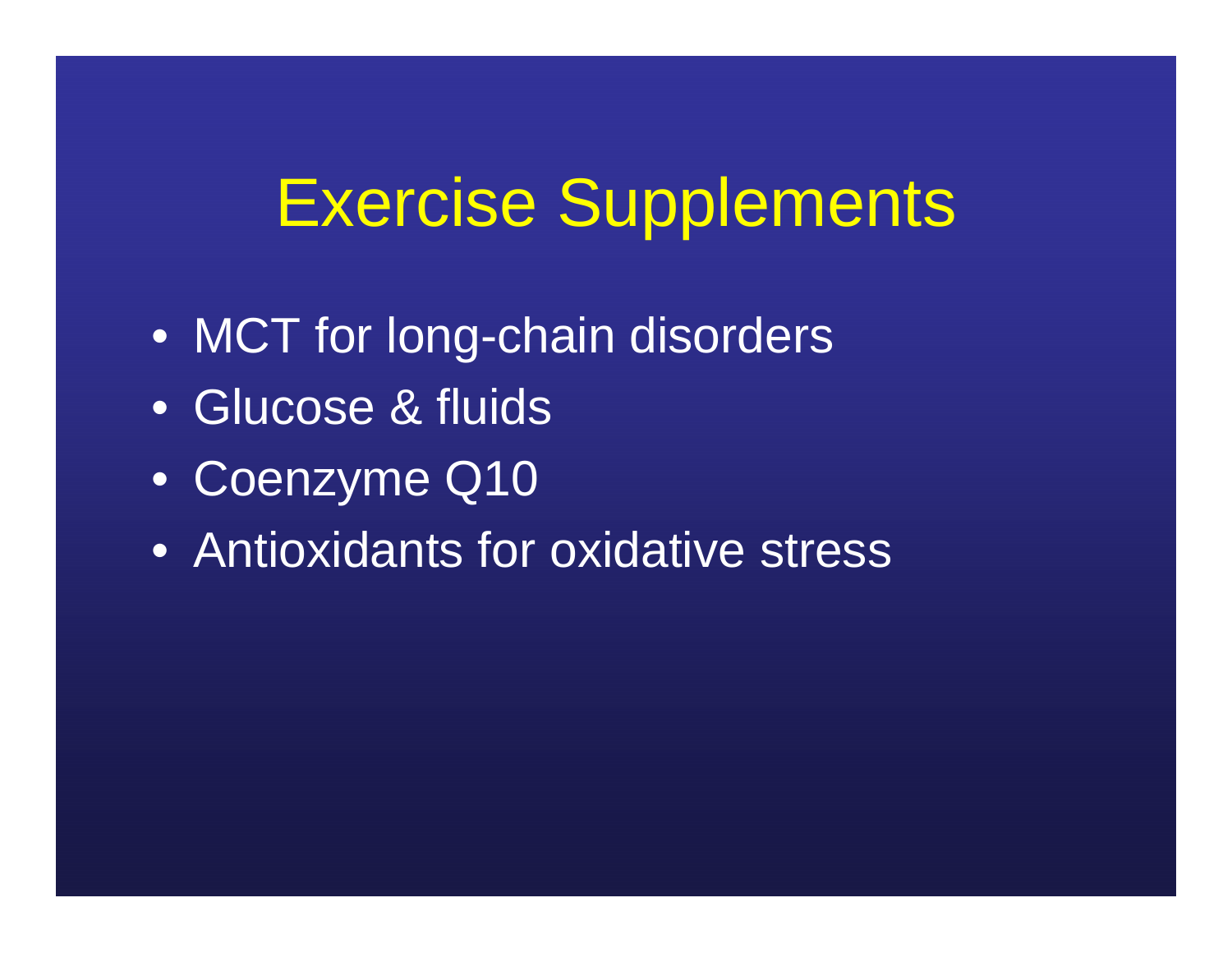#### MCT supplementation

- Patients with long-chain FAO disorders typically consume MCT supplement at breakfast and/or bedtime but not before periods of activity
- MCT consumed at breakfast may not be available later for oxidation because MCT is preferentially oxidized and not stored as MCT.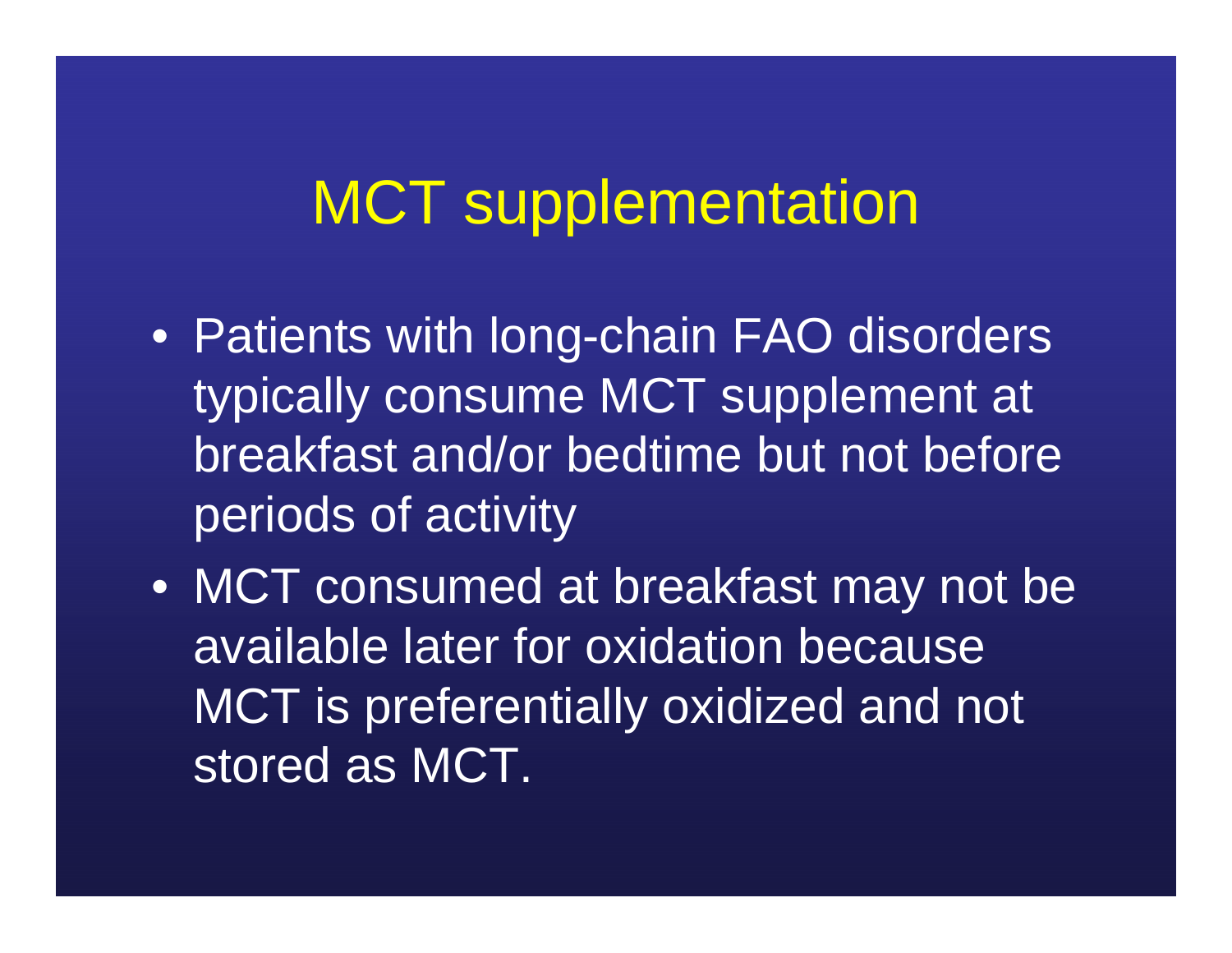## **Hypothesis**

MCT immediately prior to a bout of moderate intensity exercise will provide an alternate fuel for exercise and improve exercise tolerance in children with LCHAD deficiency.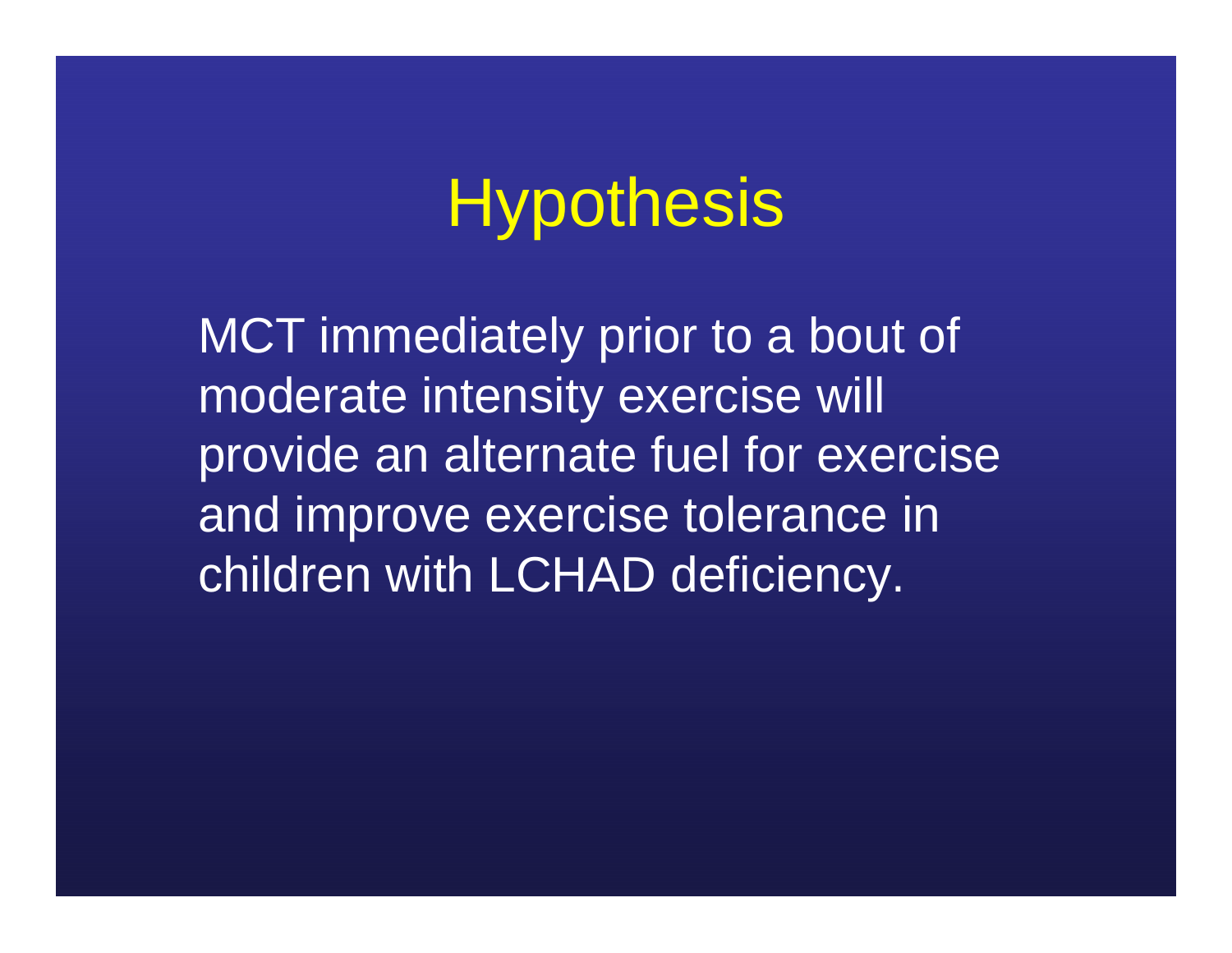

Measured exercise gas exchange HR and blood pressure.

## **Methods**

•20 min prior to exercise drank 4 oz orange juice alone or 4 oz juice + 0.5gm MCT/kg lean body mass

•Immediately prior to exercise, drew pre-exercise blood sample

•4 min warm-up followed by 40 min exercise at 65-75% estimated max heart rate

•Blood sample taken immediately following exercise (post) and after 20 minutes of rest (recovery)

•Blood analyzed for lactate, CK, ketones and acylcarnitines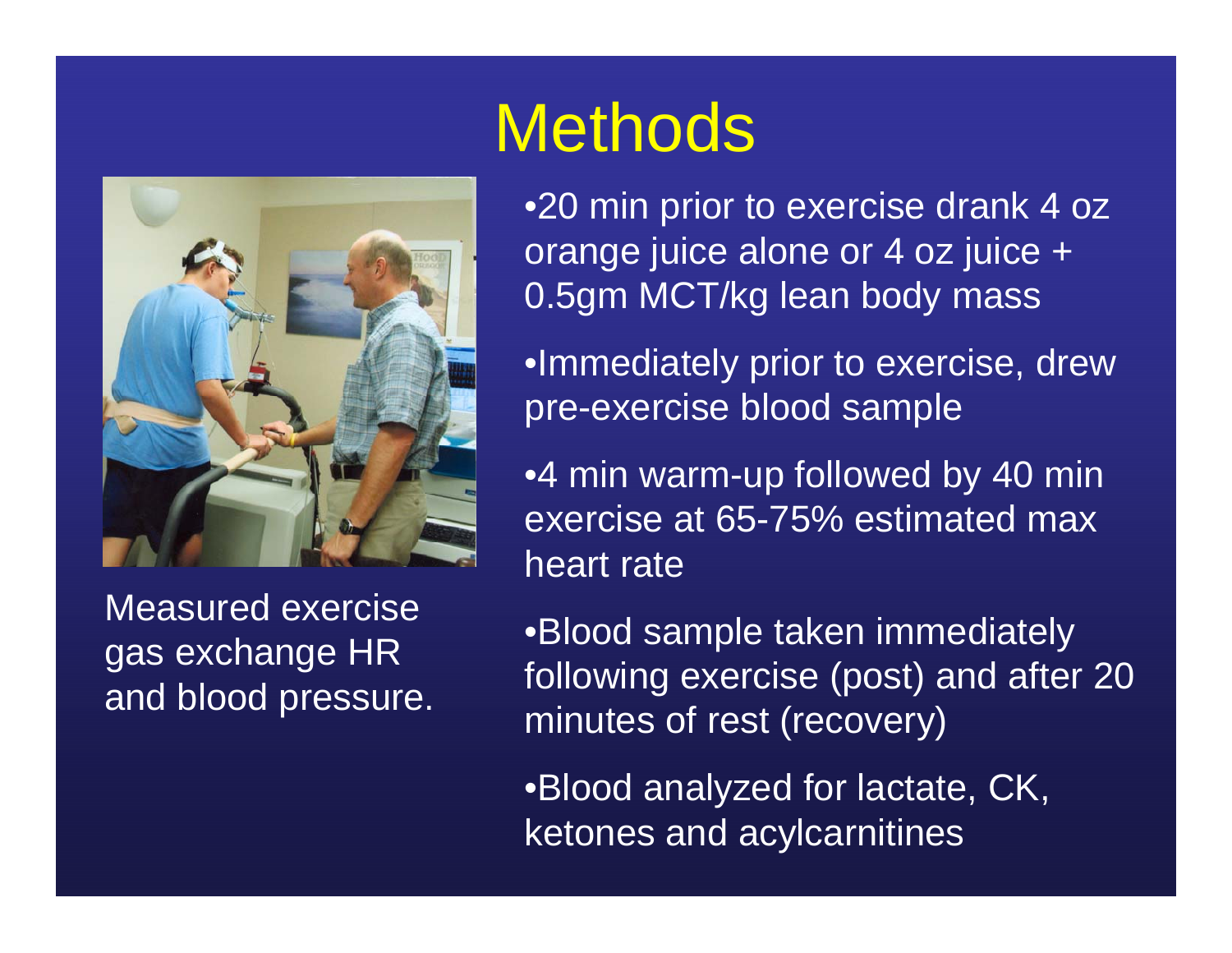## **Methods**

- 20 min prior to exercise drank orange juice alone or juice + MCT
- $\bullet$  4 min warm-up followed by 40 min exercise at 65-75% estimated max heart rate
- $\bullet$ **Blood sample taken prior to and immediately** following exercise (post) and after 20 minutes of rest (recovery)
- $\bullet$  Blood analyzed for lactate, CK, ketones and acylcarnitines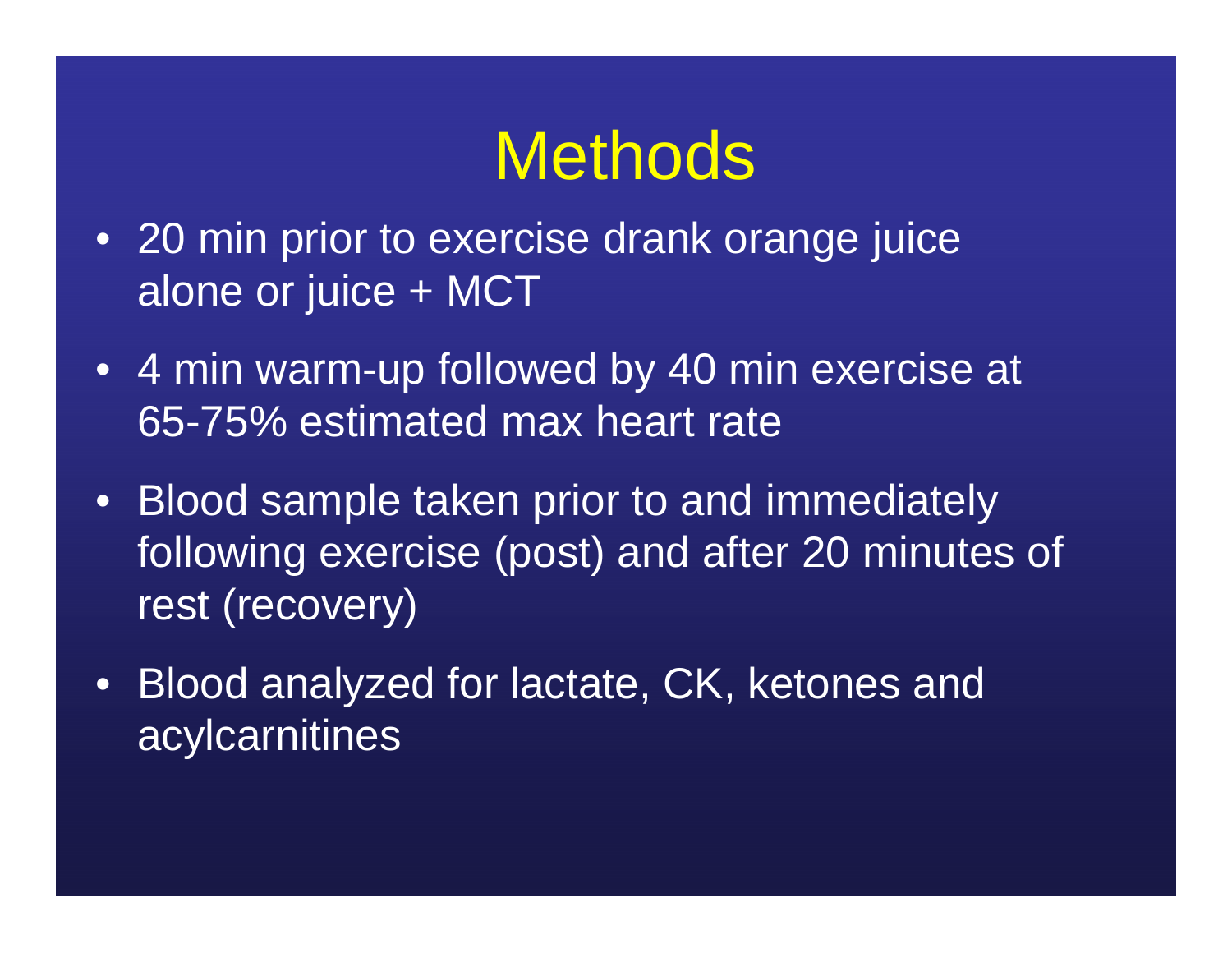#### **Randomized Crossover Exercise Trial**



#### **Repeated same grade and speed for the 2nd test**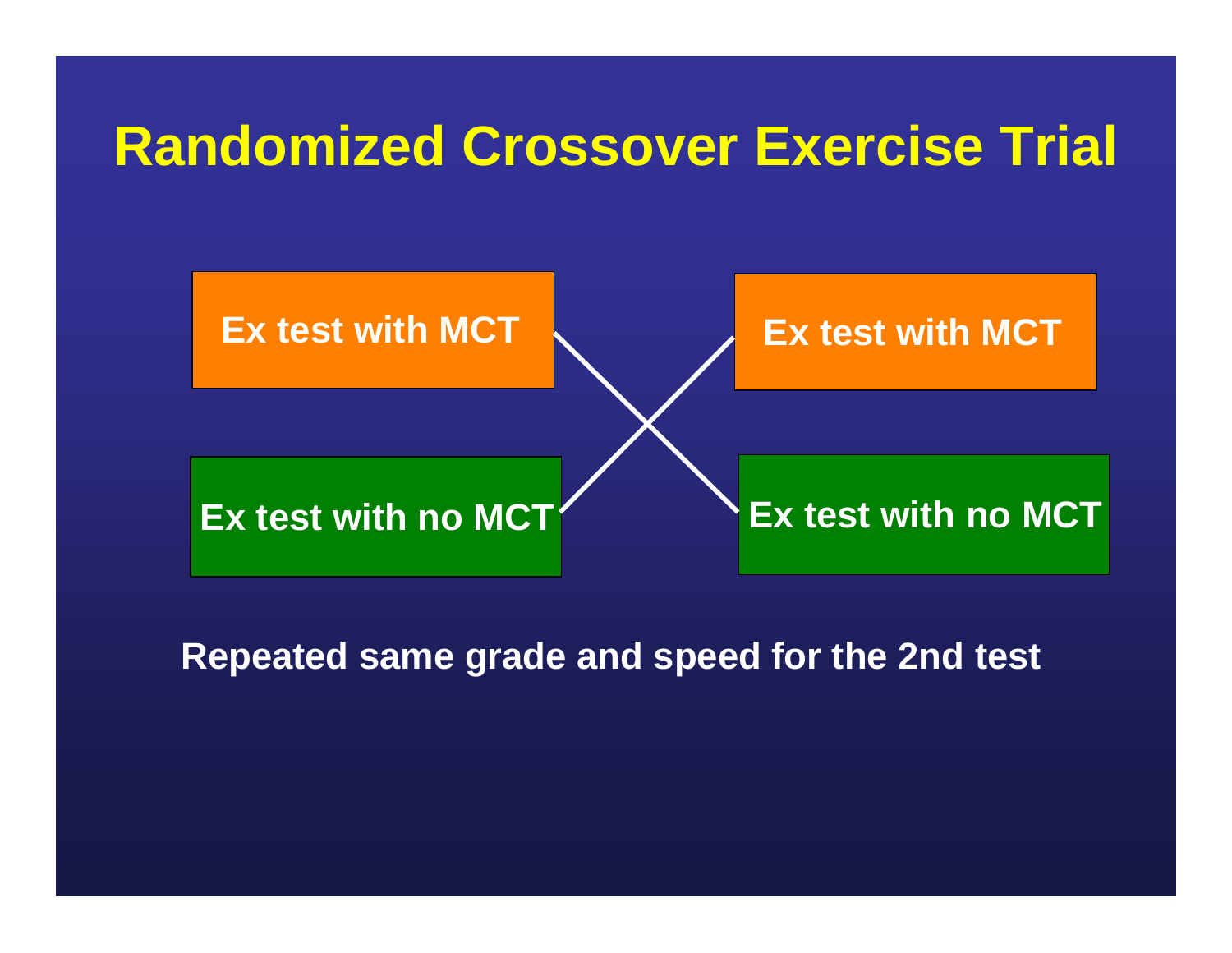#### Respiratory Quotient

- No difference in respiratory quotient, RQ
- RQ  $\geq$  0.95 primarily carbohydrate oxidation
- Plasma lactate normal in all subjects

| Sub            | <b>MCT</b> | No MCT            |
|----------------|------------|-------------------|
|                | <b>RQ</b>  |                   |
| 1              | 1.05       | 0.87              |
| $\overline{2}$ | 0.97       | 0.86              |
| 3              | 1.06       | 1.01              |
| $\overline{4}$ | 1.01       | 1.05              |
| 5              | 0.99       | 1.07              |
| 6              | 0.93       | $\overline{1.01}$ |
| $\overline{7}$ | 0.89       | 0.94              |
| 8              | 0.93       | 0.99              |
| <b>Mean:</b>   | 0.95       | 1.01              |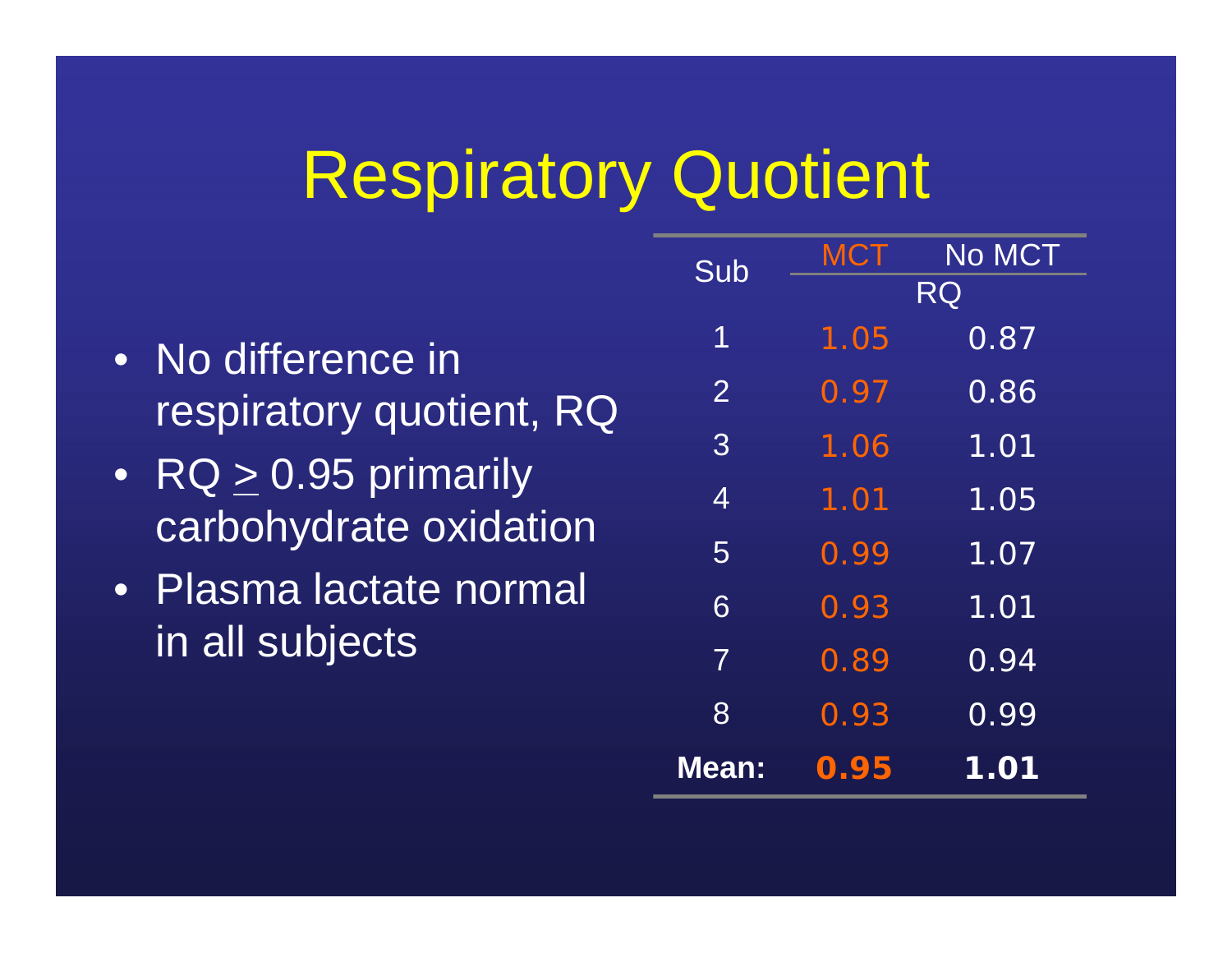### Exercise did not increase CK

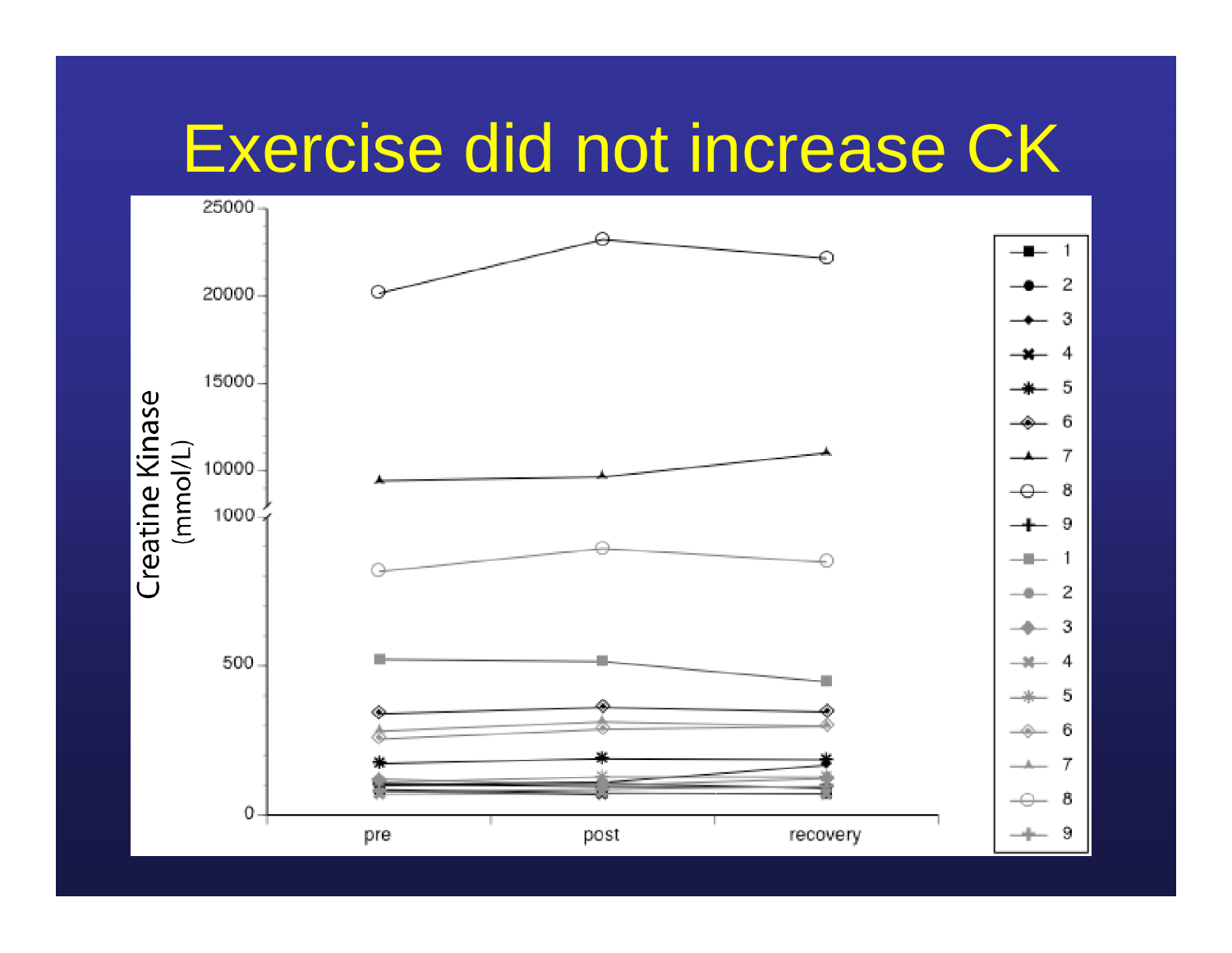#### **Ketones**

Significant increase in ketones with MCT suggesting MCT oxidized during exercise

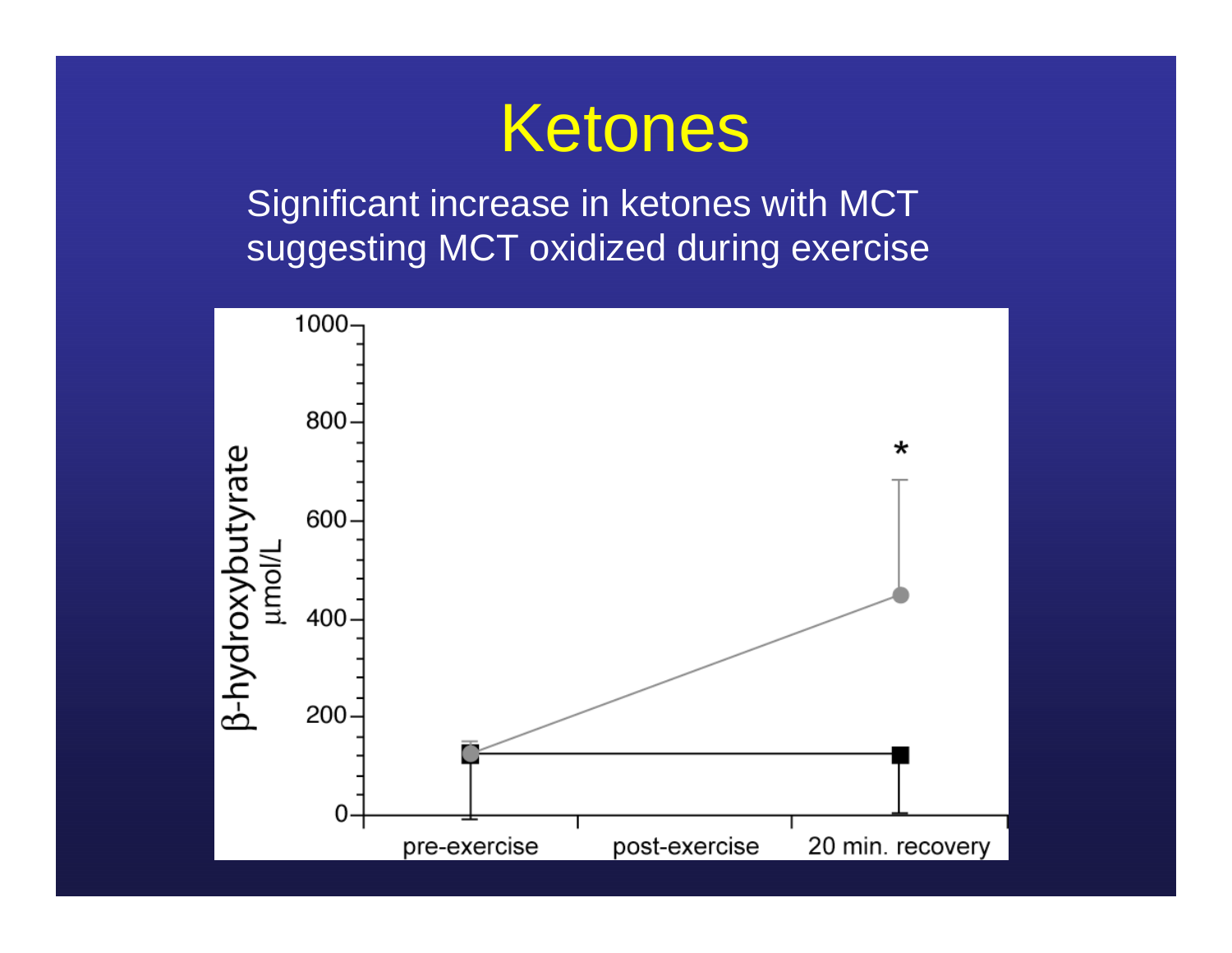#### Hydroxyacylcarnitines Significant  $\downarrow$  in hydroxyacylcarnitines with MCT

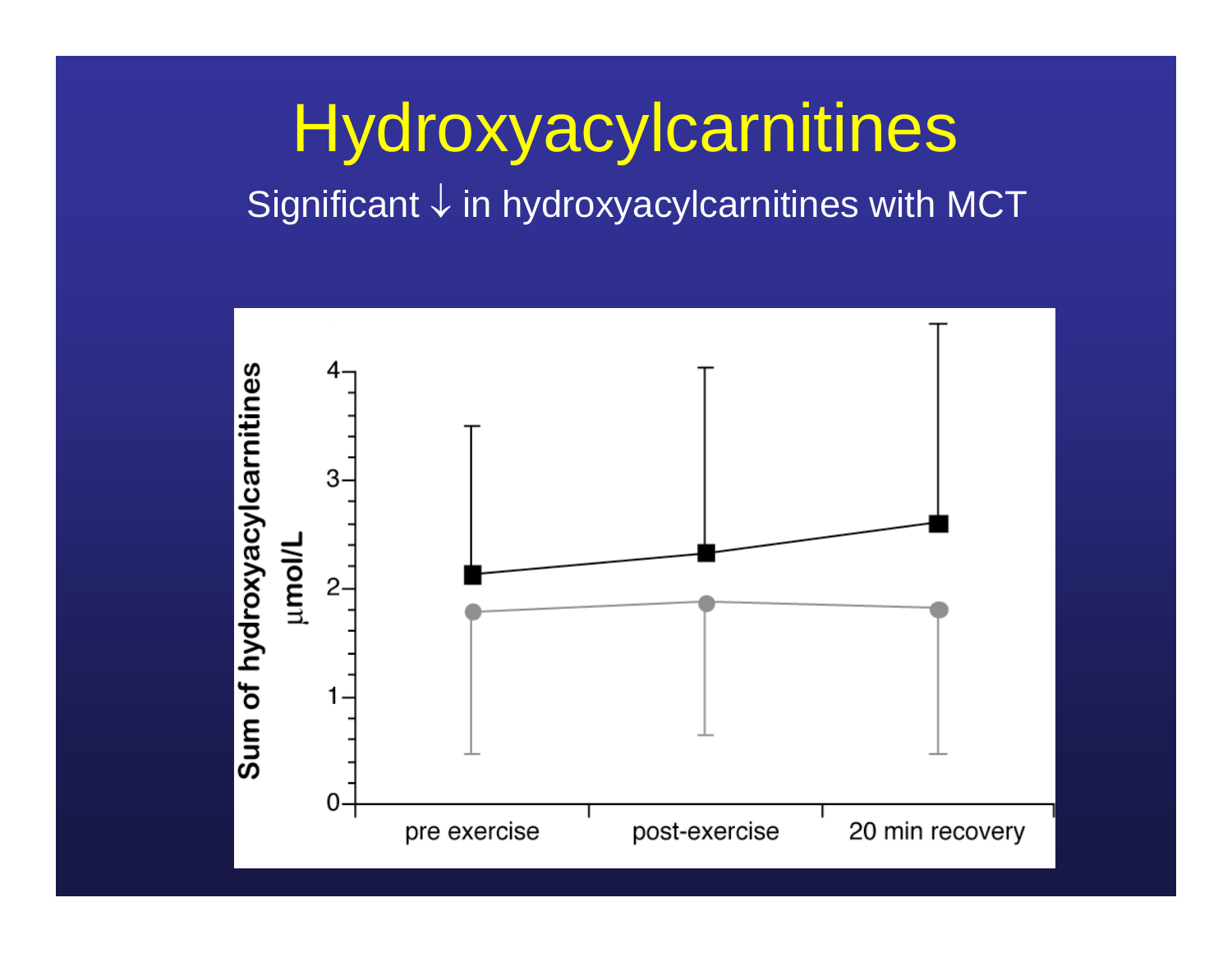#### Heart Rate



**-significantly lower HR for same work with MCT**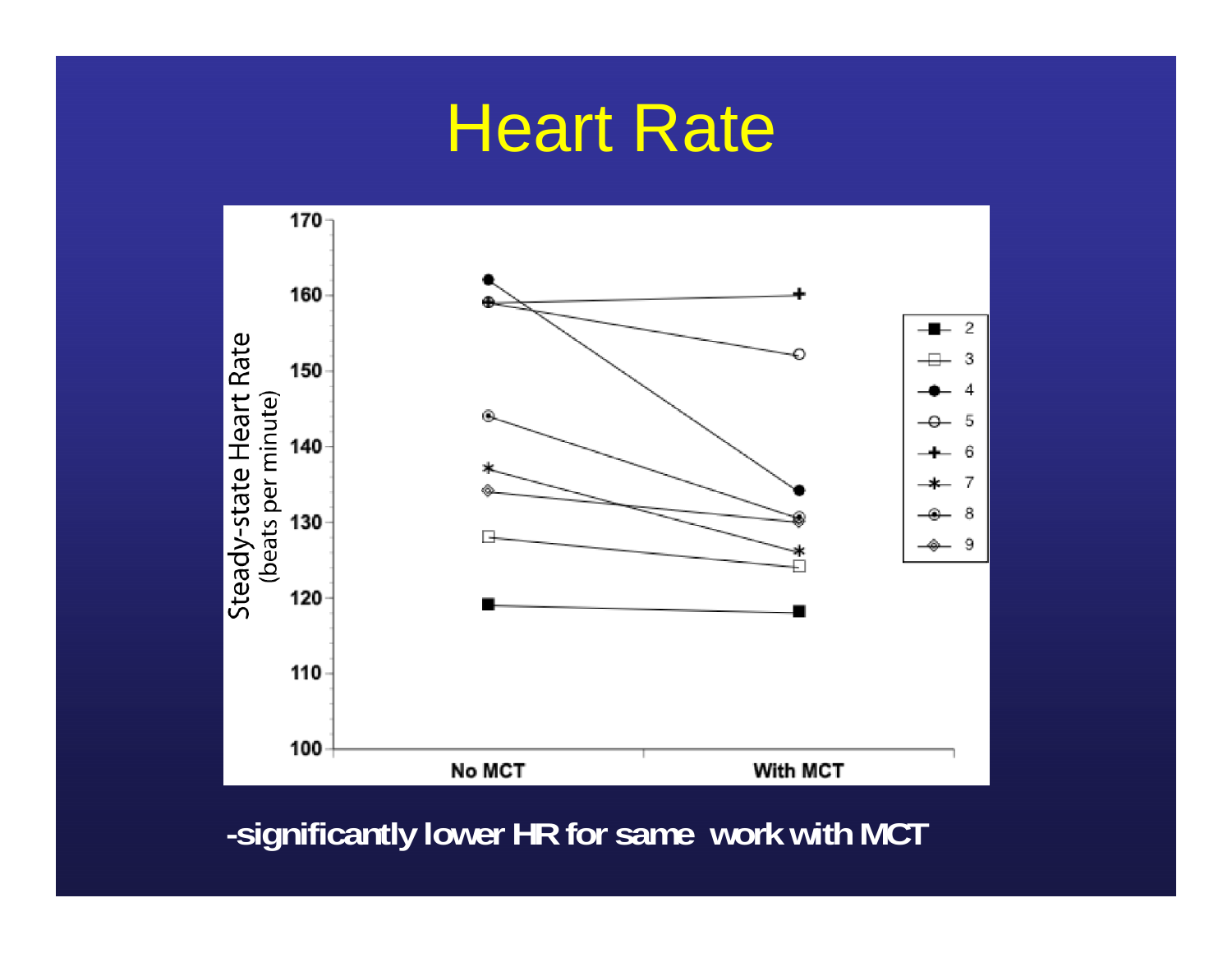## Fatty Acid Oxidation

Patients with LCHAD deficiency oxidized 20% of fatty acids compared to controls.

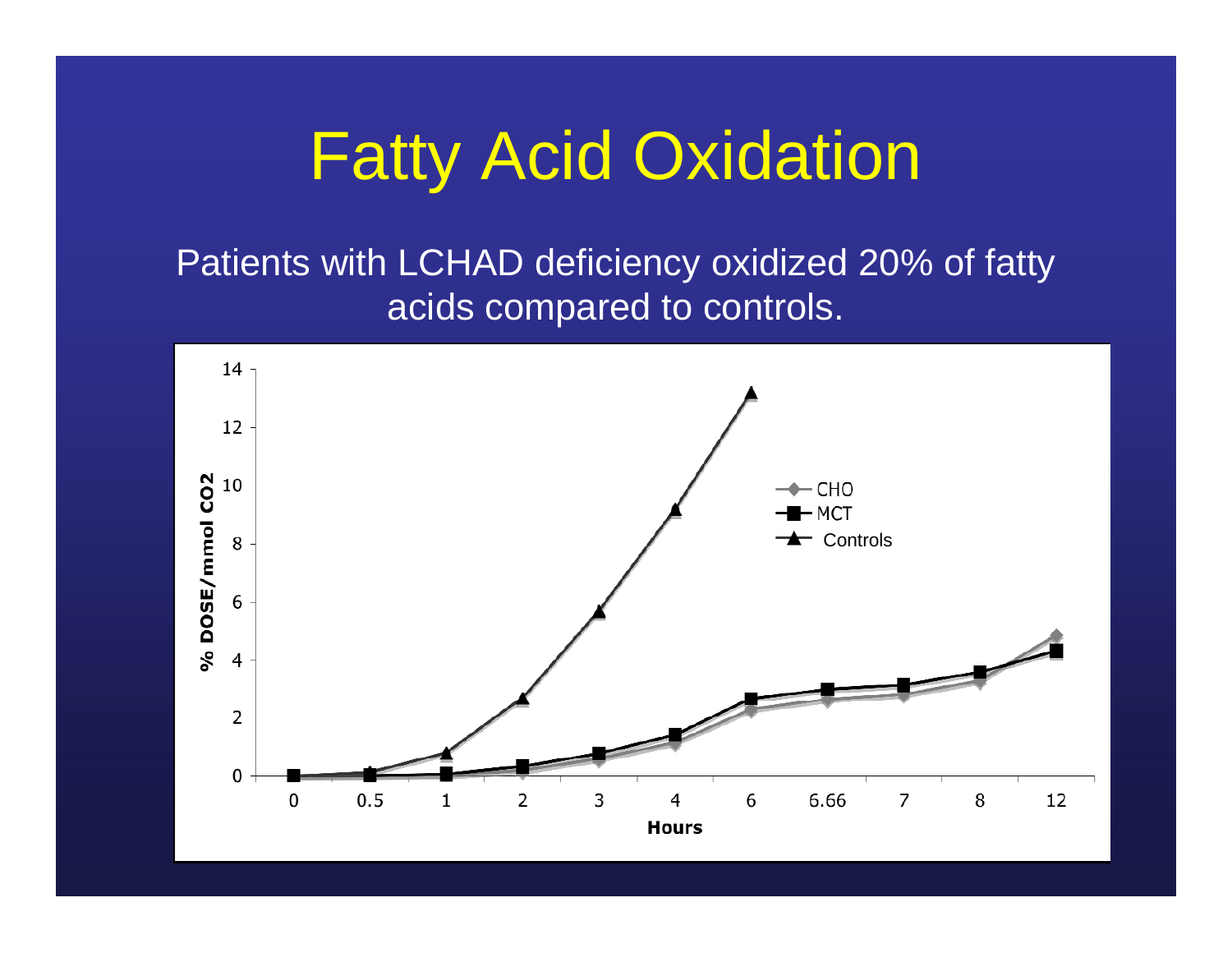## MCT suppresses Long-chain FAO

MCT prior to exercise lowered post exercise long-chain FAO

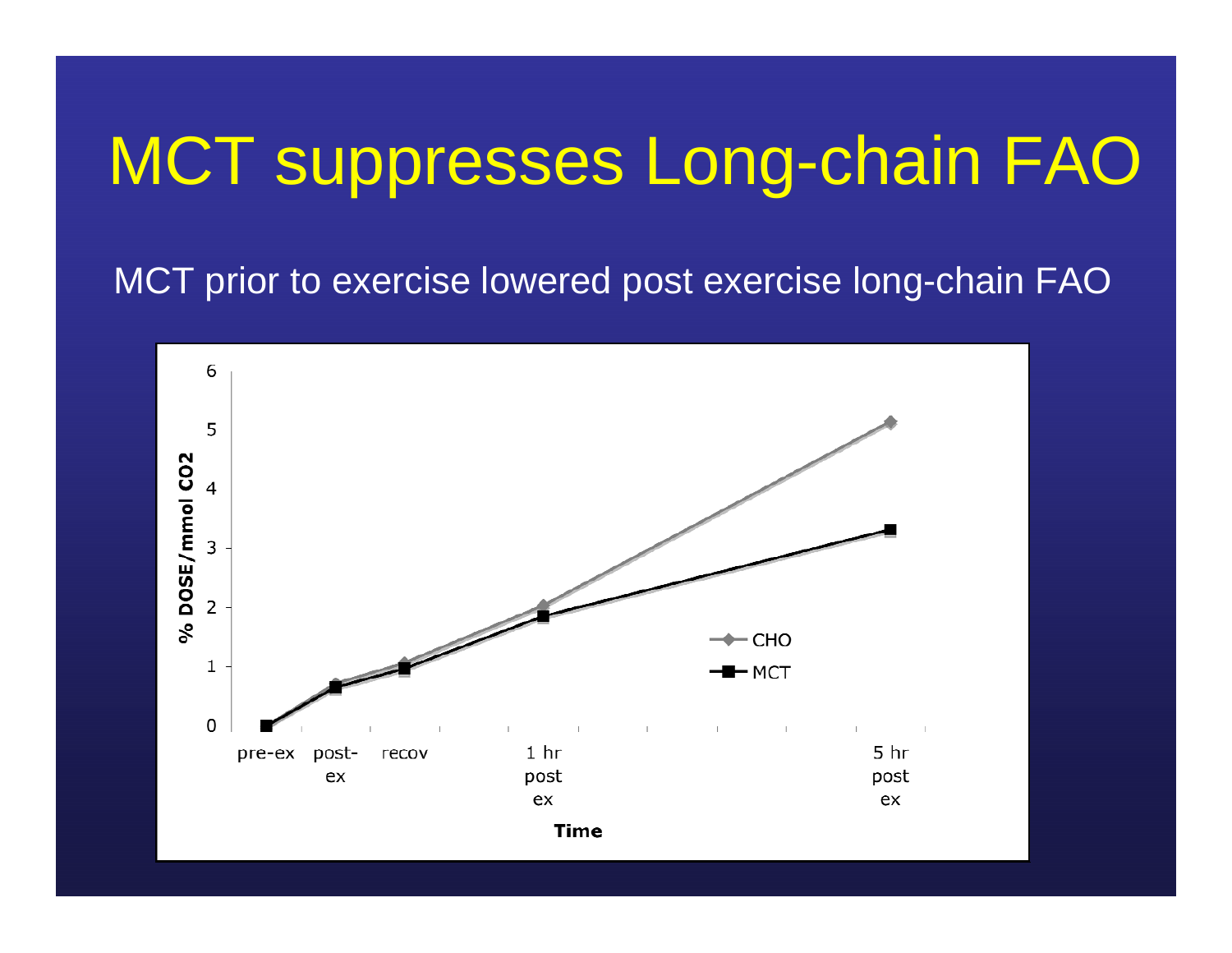## **Conclusions**

- ↑ ketones suggests MCT was used for energy during exercise
- $\bullet$ •  $\downarrow$  post-exercise OH-acylcarnitines &  $\downarrow$  in oleic acid oxidation suggests  $\downarrow$  in LCFA oxidation
- $\bullet$  Plasma CK levels immediately post exercise did not correlate with OH-acylcarnitines or muscle pain
- $\bullet$ • ↓ Heart rate for same work suggests improved cardiac function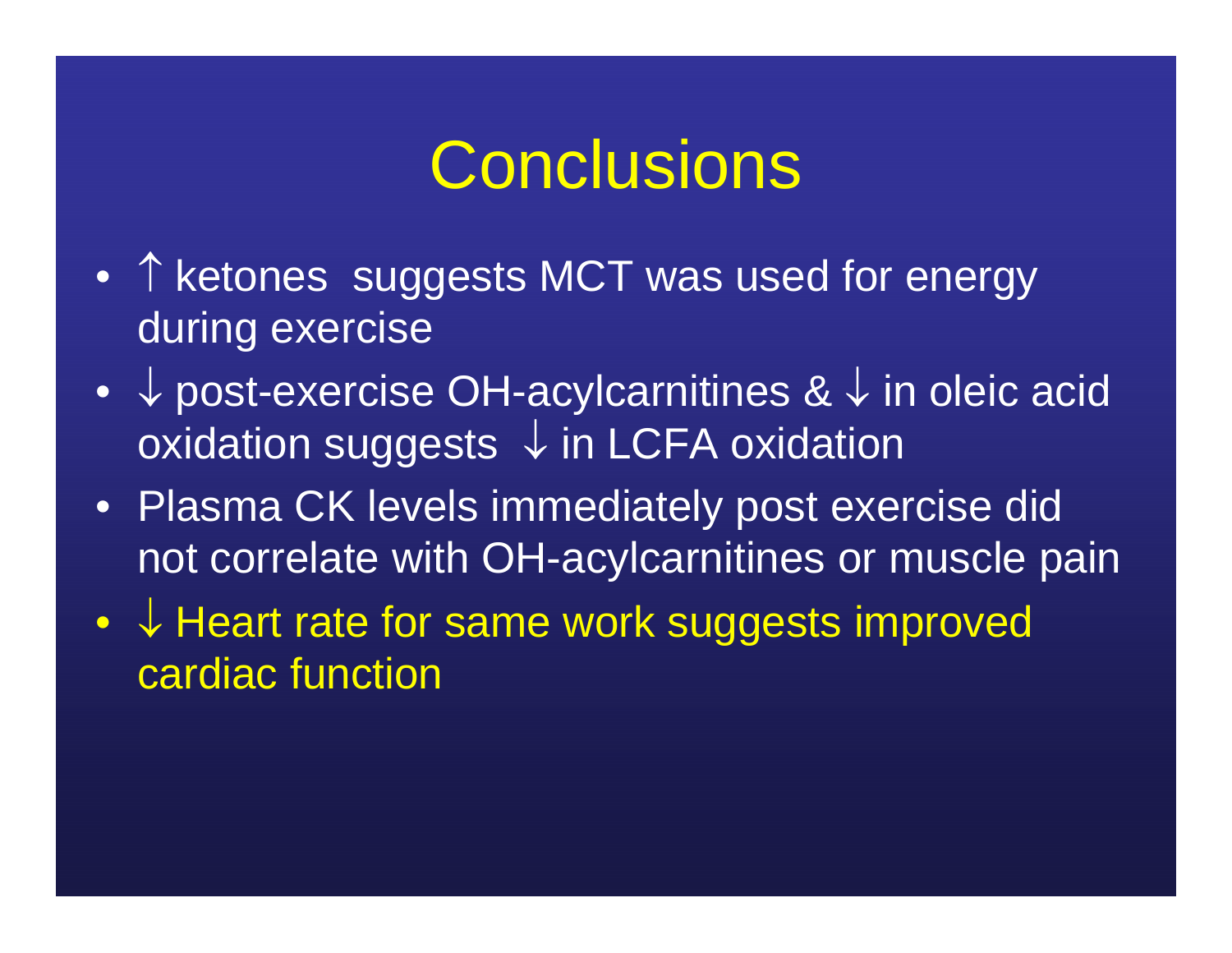## How to get MCT prior to exercise?

- Bake in products such as MCT brownies
- MCT –procal sachet mixed in gatorade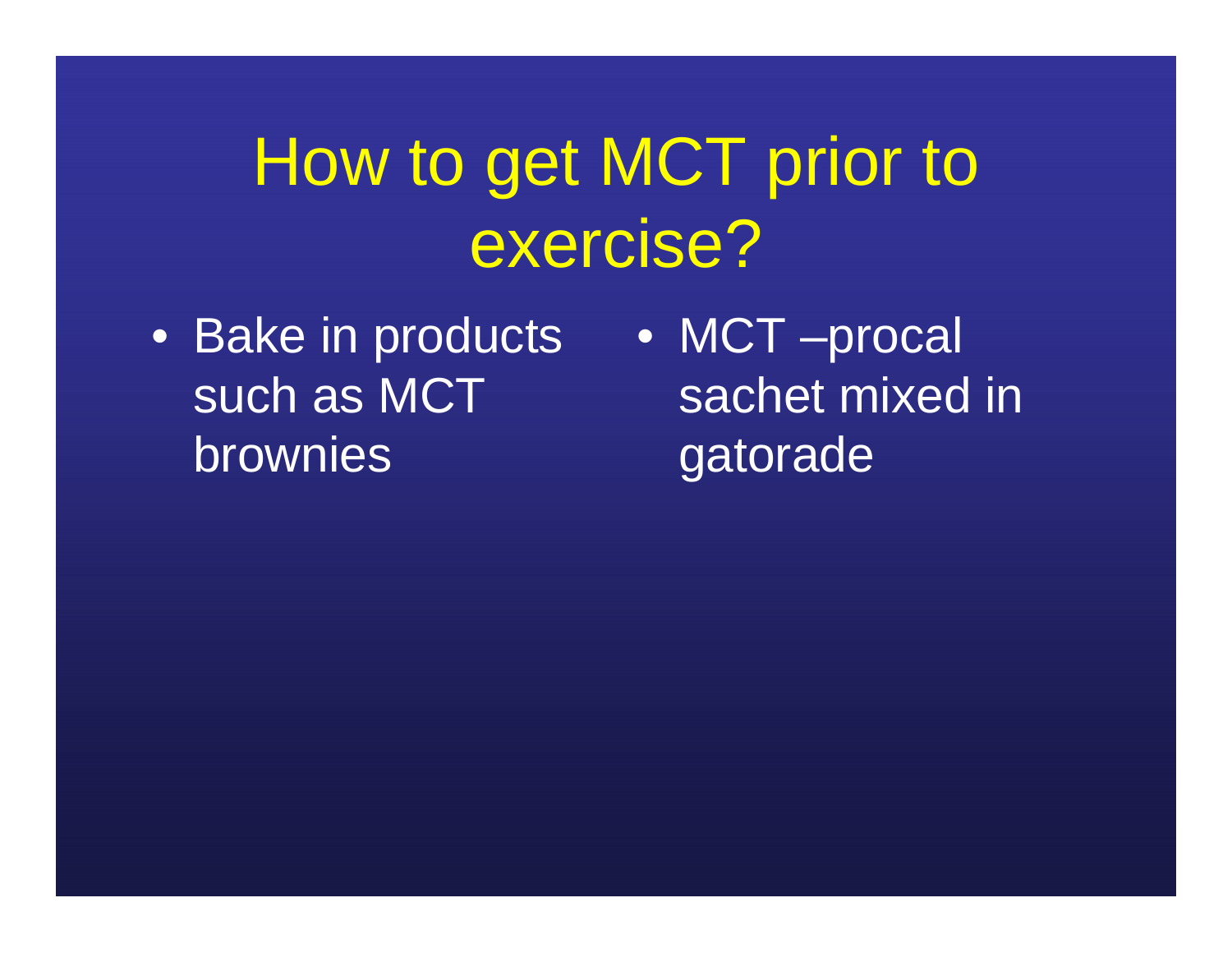#### What about glucose?

- Glucose depleted quickly with limited energy supplied from FAO
- Fluids and carbohydrates replenishes muscle energy stores
- IN practice, MCT with a carbohydrate and fluids best prevention of rhabdomyolysis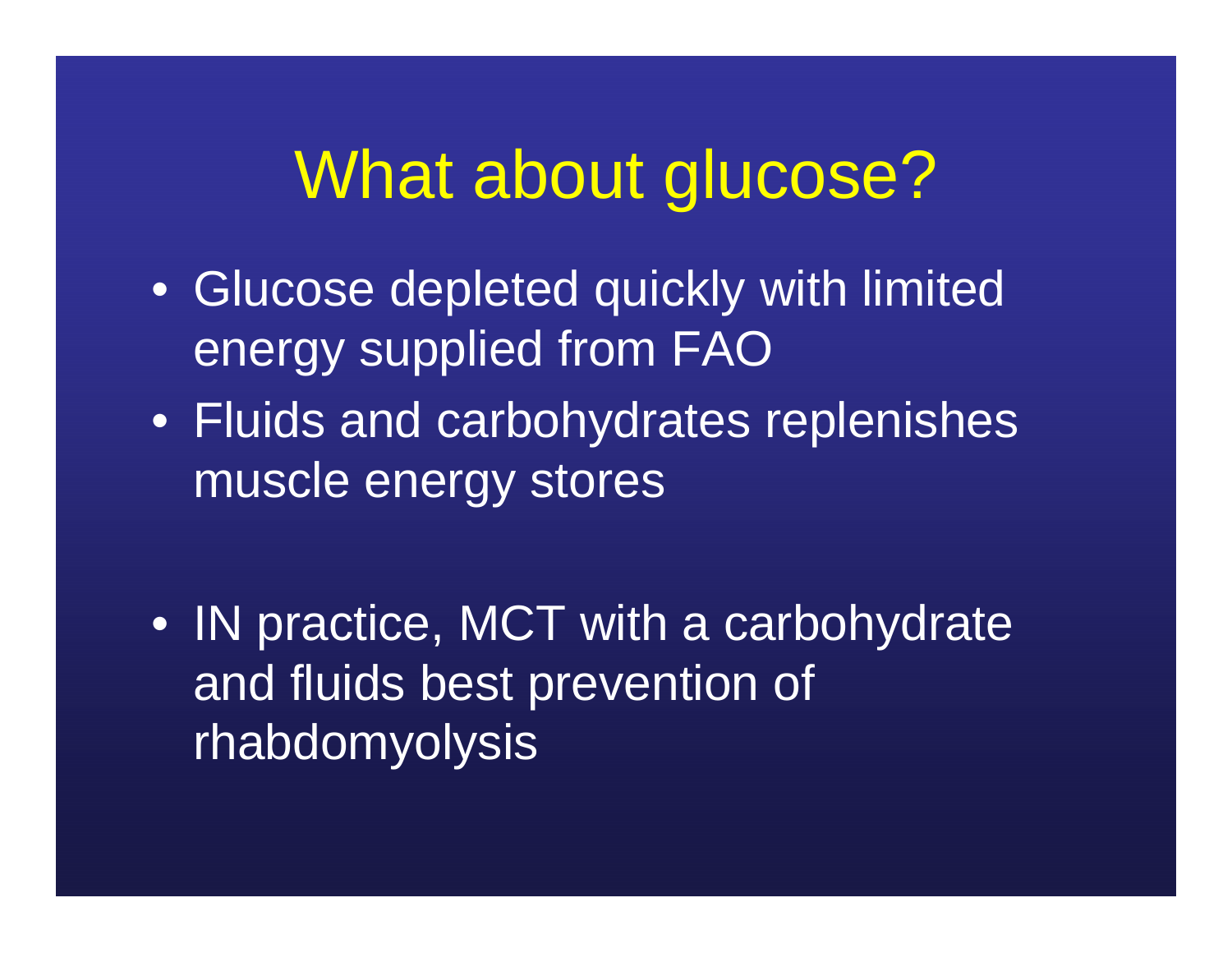#### **Other Supplements?**

- $\bullet$  Coenzyme Q10 thought to improve exercise tolerance in patients with heart failure
	- $\frac{1}{2}$  studies show mild benefit;  $\frac{1}{2}$  no change
	- Studies used low # of patients; no studies in children with FAO disorders
- Antioxidants advocated for athletes
	- Vitamin E is a fat-soluble vitamin & antioxidant
	- Subjects with LCHAD deficiency have low plasma vitamin E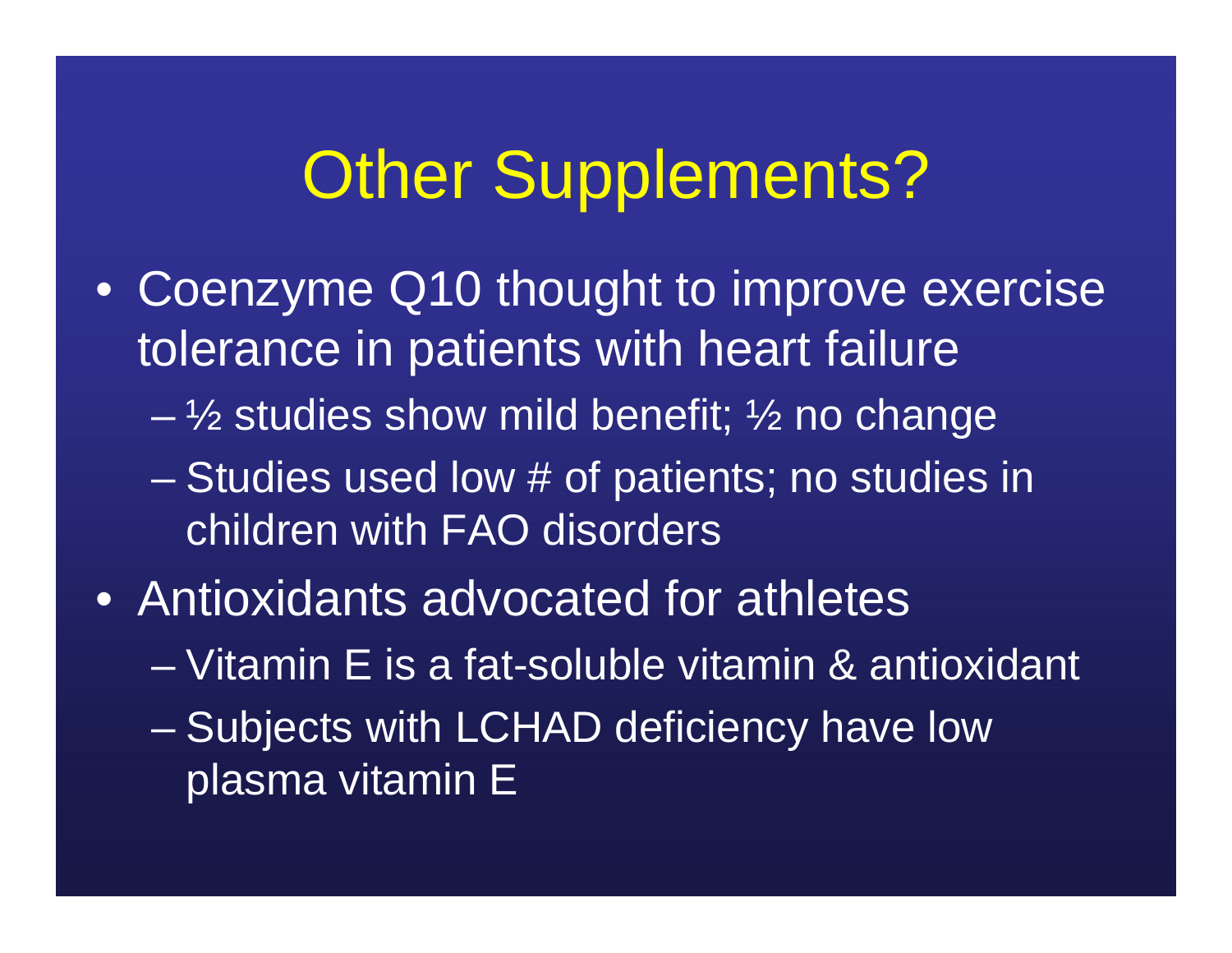## How long to exercise?

- Moderate intensity exercise for 1 hour appears safe
	- Consume fluids, carbs &/or MCT before and after exercise
	- Don't exercise during or immediately after illness
	- Use extra caution with more frequent breaks in high altitude or high heat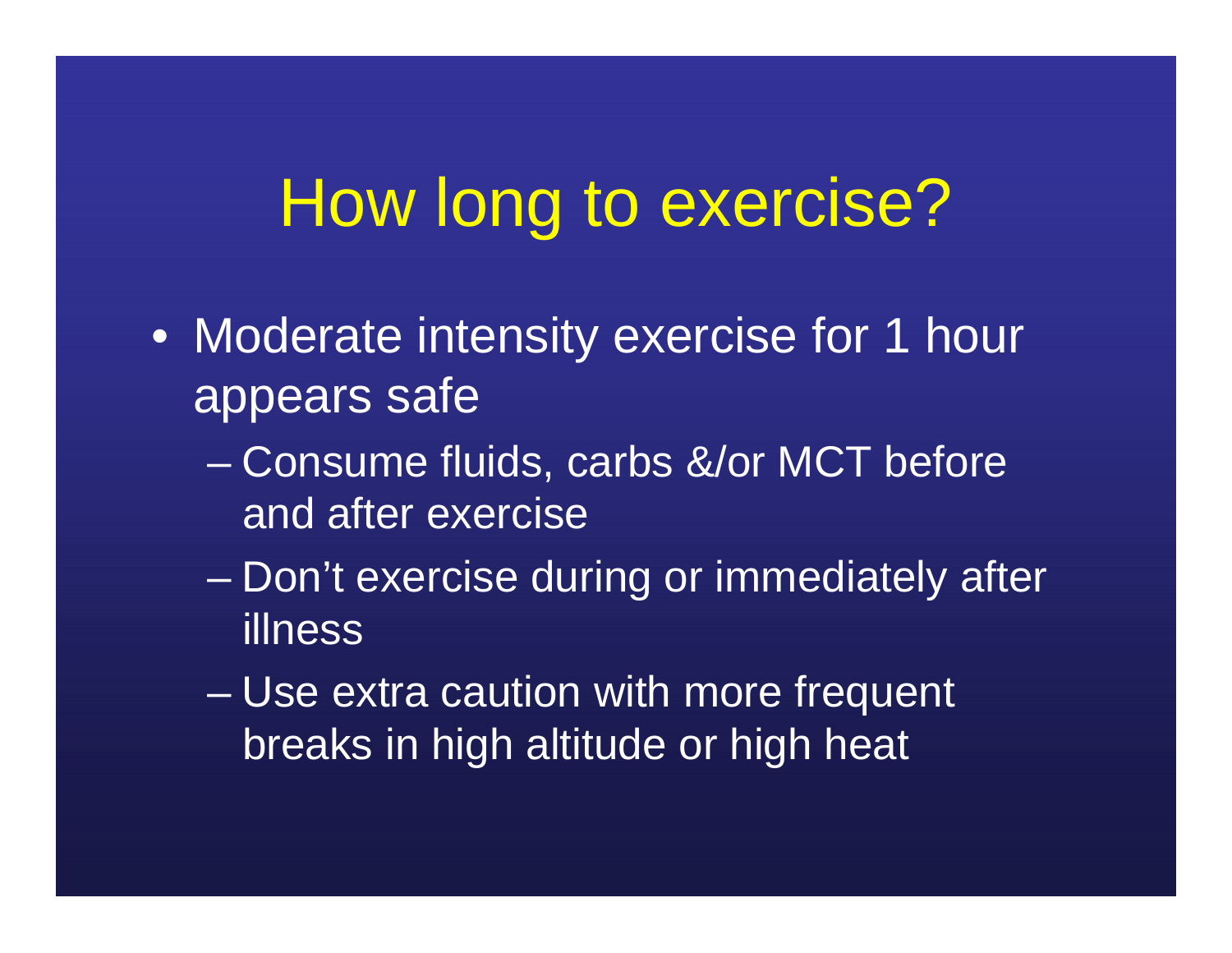## Monitoring for rhabdomyolysis

- Creatine kinase or CK best marker for potential development of rhabdomyolysis
- When should you mesure CK?
	- Immediately after exercise not necessarily correlated with metabolites or muscle pain
	- Following morning appears to be most informative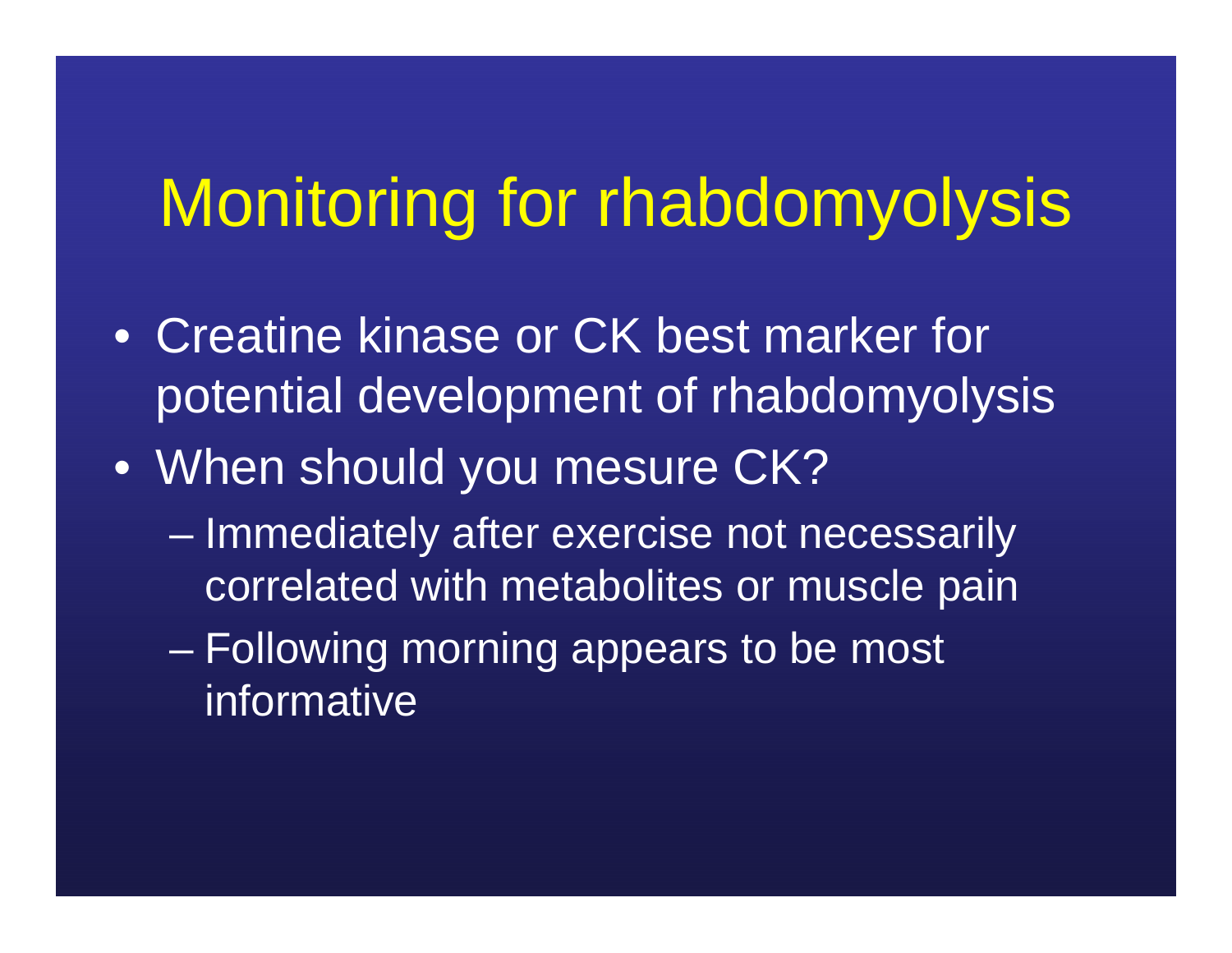# On-going Studies



- Currently recruiting subjects  $\geq 8$  yrs with TFP, LCHAD & VLCAD def.
- If interested, contact Melanie Gillingham at gillingm@ohsu.edu or (503) 494-1682